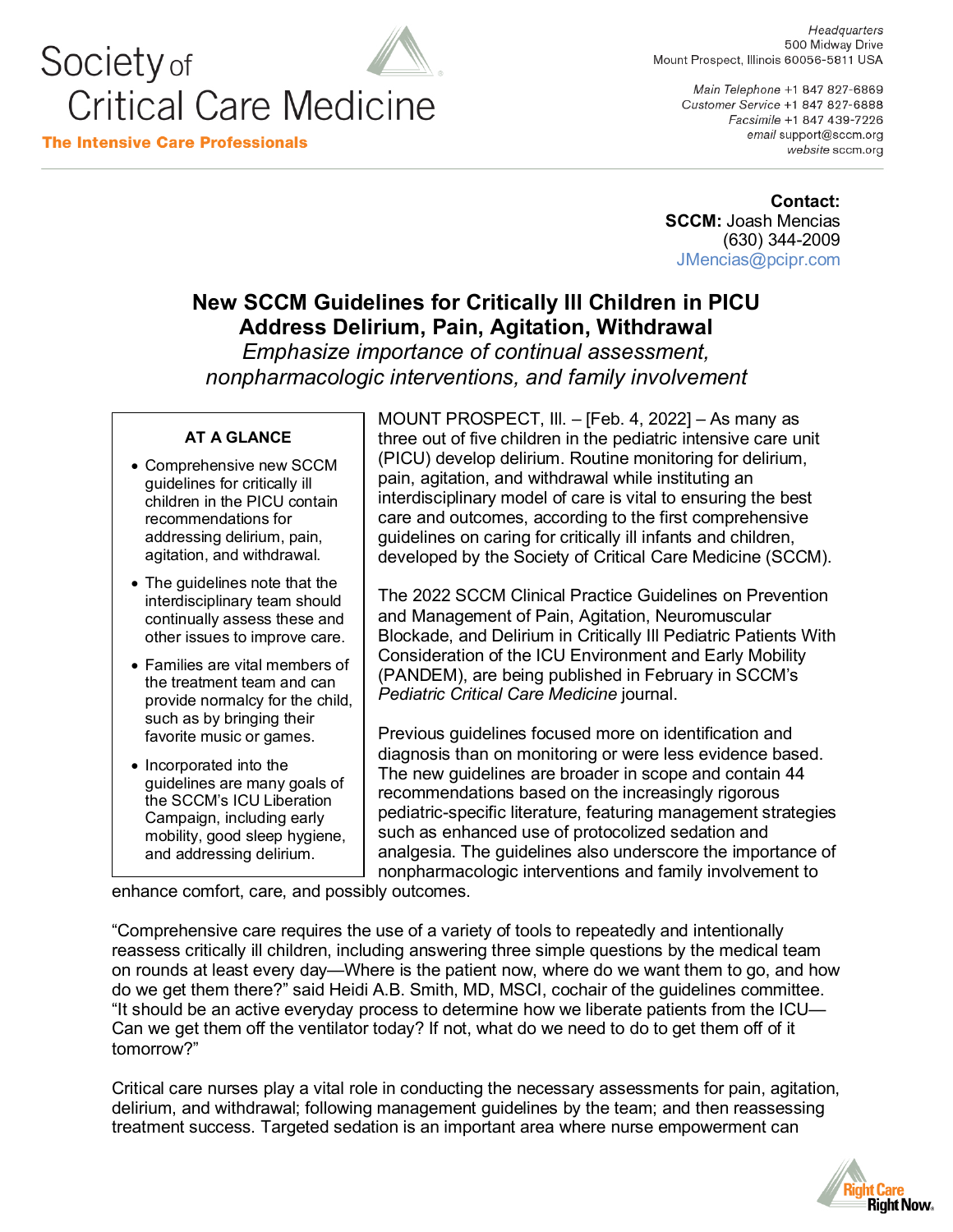impact care as bedside assessments translate to titration of sedation. Less sedation may lead to better clinical outcomes, including decreased delirium prevalence and iatrogenic withdrawal syndrome.

"Delirium often is under-recognized in children but it's a very real thing," said John W. Berkenbosch, MD, FAAP, FCCM, cochair of the guidelines committee. "Even those who recognize delirium often treat it the wrong way by starting an antipsychotic or adding further sedation or a benzodiazepine. The guidelines recommend trying nonpharmacologic interventions and enhancing sleep by bundling care so you don't wake the patient every hour. There's very good evidence regarding the preferred combination of sedatives and analgesics in combination with nonpharmacologic methods and comfort measures to help prevent delirium as well as making kids' days and nights in the ICU as normal as possible."

The guidelines recommend employing nonpharmacologic methods such as music, physical, occupational, and child life therapy to help instill real-life normalcy into the child's ICU stay. For example, clinicians can suggest that families bring in the child's favorite music, headphones, videogames, or toys.

"The safety protocols for COVID-19 have underscored how important it is to bring a sense of normalcy to children, whose caregivers are wearing gowns, gloves, and other personal protective equipment (PPE), which create a barrier between the infant or child and necessary touch, talk, and face-to-face connection," said Dr. Smith. "Building normalcy into their stay is all the more important for children whose families live several hours away and can't visit regularly."

She notes that COVID-19 has brought some positive changes, including the use of videoconferencing to update families, ensuring that children can hear their parents, and enhancing the use of language interpreters via a touchscreen tablet for children whose families do not speak English.

Parents need to be empowered to be involved in their child's care as much as possible, from simple tasks such as changing a diaper to being educated on how to provide nutrition using a feeding tube. As clinicians, we can even push boundaries using safety protocols to allow parents to hold their child when intubated, even if it is challenging for the medical team.

"It's the right thing for the kids. The more normal we make it for kids and their family members, the better their healing process," said Dr. Berkenbosch. "Family members are as much a part of treating children as the physician, nurse, therapist, or pharmacist. They know their child best and can tell us, for example, 'That's my child's hungry cry or mad cry.' Facilitating parental involvement as much as possible helps us intervene quickly and effectively."

For ease of use, the guidelines include a summary of the recommendations in table format. The guidelines also call out where literature is lacking and plead for more research in those areas, such as how to best wean children from various sedatives and determining the ideal depth of sedation.

Many of the concepts in the PANDEM guidelines reflect the goals of SCCM's ICU Liberation Campaign, including adequately treating pain, thoughtfully determining sedation medications, assessing for and treating delirium, promoting early mobility, and engaging families in the care of their loved one.

"SCCM has added pediatric-specific considerations on the [ICU Liberation website](https://www.sccm.org/Clinical-Resources/ICULiberation-Home) and is actively working on electronic medical record tools to help PICUs more easily implement, track,